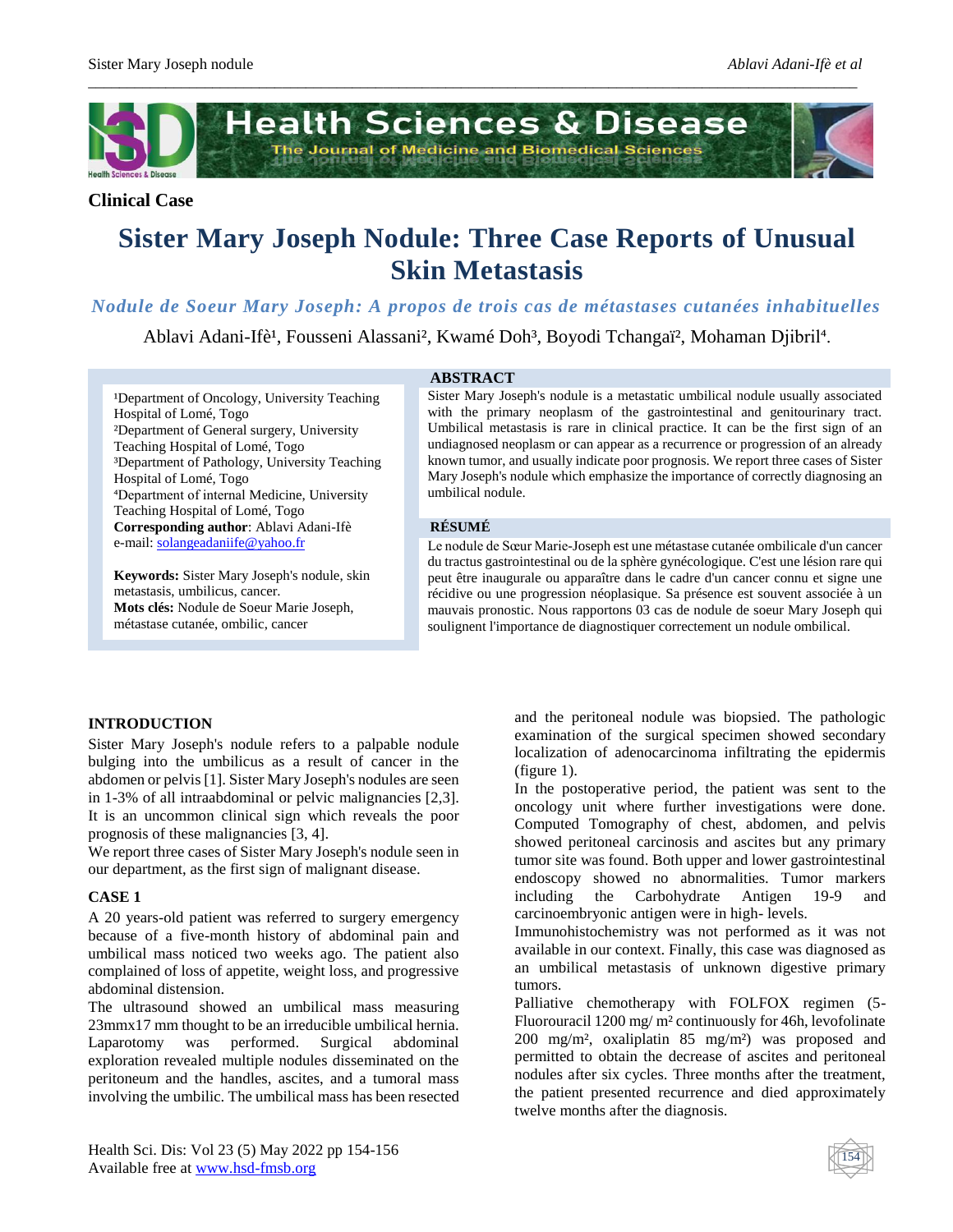## **CASE 2**

A 25 years old patient presented with 6 months history of the umbilical nodule with diffuse abdominal pain. He had no medical history.

*\_\_\_\_\_\_\_\_\_\_\_\_\_\_\_\_\_\_\_\_\_\_\_\_\_\_\_\_\_\_\_\_\_\_\_\_\_\_\_\_\_\_\_\_\_\_\_\_\_\_\_\_\_\_\_\_\_\_\_\_\_\_\_\_\_\_\_\_\_\_\_\_\_\_\_\_\_\_\_\_\_\_\_\_\_\_\_\_\_\_\_\_\_\_\_\_\_\_\_*

Clinical examination found an ulcerated umbilical tumor painful and bleeding on contact measuring 50x 45mm. (figure 2).

The assessment with an abdominal Computed Tomography scan revealed an umbilical heterogenous mass associated with mesenteric nodule measuring 15.4x 8.5 mm and ascites. The percutaneous biopsy of the umbilical nodule revealed metastasis of a moderately differentiated adenocarcinoma. Fibroscopy detected a gastric tumor and the pathologic examination of this lesion showed gastric adenocarcinoma.

The diagnosis of gastric adenocarcinoma revealed by umbilical metastasis was retained. The patient underwent two cycles of palliative chemotherapy (Capecitabine 625 mg/m² twice daily during 21 days, oxaliplatin 130 mg/m²). The evolution was fatal four months after the diagnosis.

## **CASE 3**

A 63-year-old man presented with a growing periumbilical mass during the last two months treated unsuccessfully as an abscess and progressive cholestatic jaundice appeared two weeks ago. His medical history includes hypertension.

He reported abnormally dark urine and light-colored stool. He had pruritis, loss of appetite, and constipation. On clinical examination he was icteric. The abdomen was distant and the umbilical lesion fixed to the underlying tissues. Liver function tests were abnormally elevated.

A Computed Tomography scan showed an umbilical mass measuring 29x28 mm involving the pericutaneous tissue (figure 3), associated with heterogeneous hepatomegaly, dilatation of the bile duct, and an endoluminal tumoral lesion extending to the right and left hepatic bile ducts. There was an irregular focal parietal thickening of the gallbladder measuring 22x 88 mm and multiple Celio mesenteric lymph nodes.

Laparotomy was performed. The surgery consisted of resection of the umbilical mass and palliative bypass bile duct. The pathological examination identified the umbilical lesion as a secondary localization of an adenocarcinoma. Based on the results of imaging and the surgical exploration of this patient, the gallbladder was considered as the primary tumor site without performing a further biopsy.

Palliative chemotherapy (Gemcitabine 1250 mg/m², Cisplatin 25 mg/m²) was proposed and the treatment is ongoing.

## **DISCUSSION**

Cutaneous metastases can appear in any region of the skin. The Sister Mary Joseph Nodule refers to an umbilical cutaneous metastasis of internal malignancies [5]. Although it is a rare clinical finding seen in only 3% of metastatic cancers, Sister Mary Joseph nodules have been described in several case reports [6]. However, to our knowledge, these cases are the first reported in Togolese patients.

The term Sister Mary Joseph nodule was first used by sir Hamilton Bailey in honor of Sister Mary Joseph [7]. Julia Dempsey (1856-1939) also known as Sister Mary Joseph Dempsey was an American Catholic nun, surgical nurse, and assistant to the famous surgeon William James Mayo who found that patients with abdominal and pelvic malignant neoplasm occasionally have an umbilical metastasis [1].

Classically the nodule is usually firm, irregular, and ulcerated and can be associated with induration, bleeding, discharge, and secondary infection [5,8]. It is typically less than 5 cm in diameter but occasionally enlarges enough to form a protruding tumor [9]. Some cases up to 10 cm have been reported [5].

Sister Mary Joseph nodules are usually detected during or years after the diagnosis of the primary neoplasm [8], however in up to 30% of cases, the nodule is the first and only sign of neoplasm [10].

As in the cases shown here, the most common histology is adenocarcinoma but it can also be squamous cell carcinoma or undifferentiated cancer [3].

Searching for the sites of primary malignant tumors is essential when the diagnosis of Sister Mary Joseph's nodule is made. In men, the commonest primary site is the gastrointestinal tract of which the stomach is the most common entity while gynecological malignancies, particularly epithelial ovarian tumors are the most common primary sites in women [3, 6].

The origin of the primary tumor is unknown in 15-30% of patients [11]. The possible mechanism of tumor spread to sister Mary Joseph could be through lymph ducts, blood vessels, contiguous extension, or embryologic remnants in the anterior abdominal wall [4].

Imaging techniques (ultrasound, CT scan, magnetic resonance imaging) are essential to determine the origin of the primary neoplasm. Fine Needle Aspiration Cytology or core biopsy of the tumor is invaluable in the diagnosis and helps to exclude a benign umbilical lesion [9].

Differential diagnosis should include benign causes such as endometriosis, fibroma, omphalitis keloid, foreign body or umbilical hernia as well as primary malignant umbilical skin tumors [12].

Management of the disease should take into account the clinical state of the patient and the etiology of the primary malignancy. Sister Mary Joseph Nodule suggests advanced distant metastasis and is associated with poor prognosis [3, 4]. Mean survival following diagnosis varies between 2 and 11 months [2,10]. Fewer than 15% of patients survive more than 2 years after diagnosis [4] An aggressive treatment combining surgical excision, radiotherapy, and chemotherapy can be proposed [13]. However, as the disease is usually advanced or metastatic, only palliative treatment is offered like it was done in our cases.